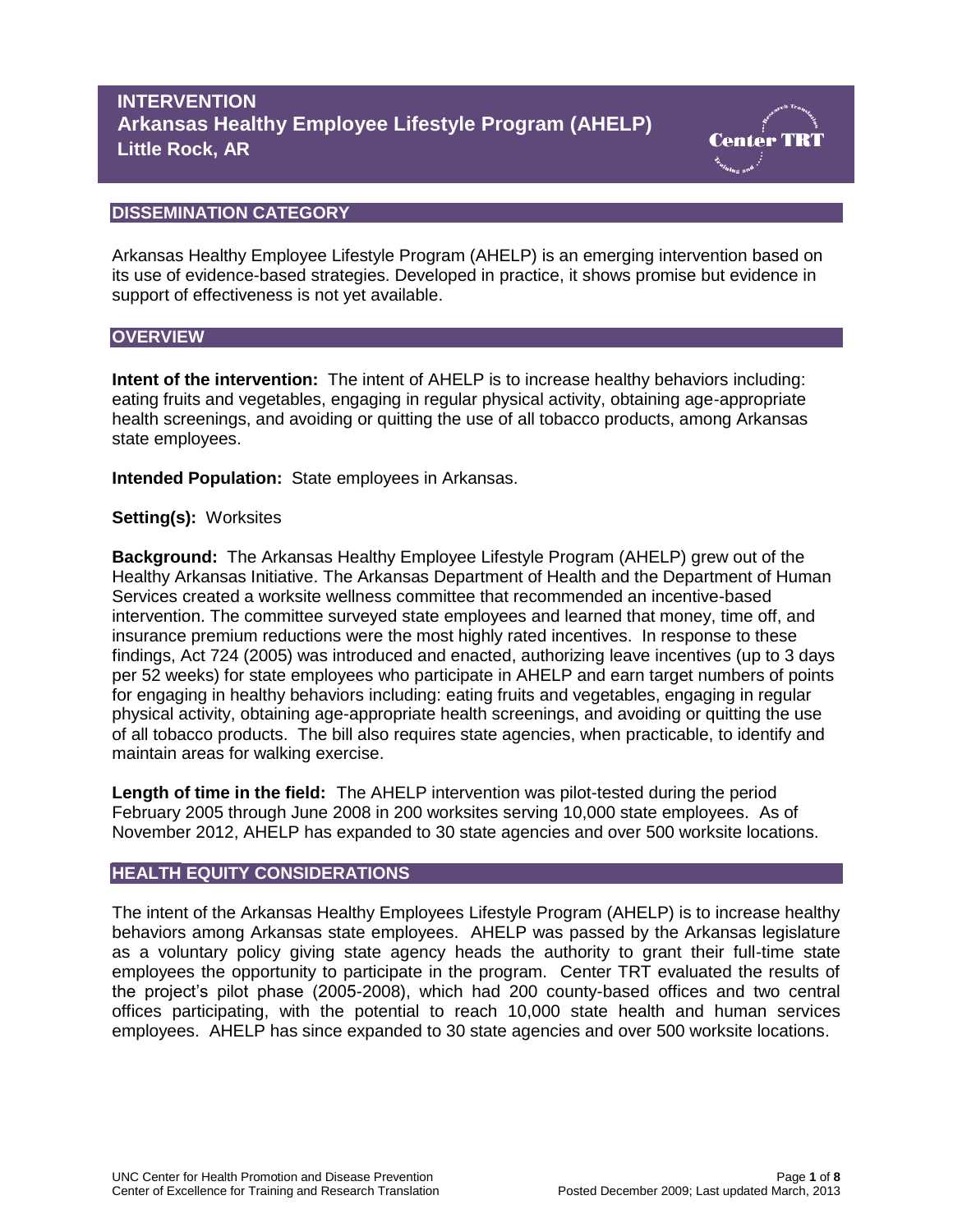## **IMPLEMENTATION**

**Main Components:** AHELP is a multi-component intervention with a public policy at its core. The policy, Act 724 of 2005 states that:

- An employee may be granted paid leave of up to three (3) days per calendar year for participating in AHELP and earning target levels of points for engaging in healthy behaviors.
	- o The leave shall be used in the calendar year in which it was earned.
	- o The leave is not compensable at termination.
- Each agency shall identify and maintain, if practicable, in or near each agency building, an area or areas that employees may use for walking exercise.

The AHELP intervention includes four main components: Participant enrollment through the Health Risk Assessment (HRA) process; Web-based Monitoring/Tracking; Employee Education and Support; and Incentive Awards.

### Health Risk Assessment (HRA)

Employees who are interested in participating in the AHELP intervention complete a Health Risk Assessment (HRA) prior to enrolling in the AHELP program. The HRA is an electronic, confidential assessment tool that generates a health report to the individual regarding their health status based on their personal data.

### Web-based Monitoring and Tracking

Employees may elect to enroll in the web-based monitoring and tracking system and log their healthy behaviors to earn points for these lifestyle behavior changes. Points are awarded for:

- Engaging in physical activity,
- Consuming fruits and vegetables,
- Obtaining age-appropriate health screenings,
- Remaining tobacco free, and
- Taking the Health Risk Assessment annually.

The tracking system was developed specifically for the AHELP program. It is housed on an INTRAnet site available only to state employees and is a password protected data base.

#### Employee Education and Support

#### *AHELP Coordinators*

An individual at each worksite serves as an AHELP coordinator. Each coordinator works together with AHELP administrators to promote the AHELP program by:

- Encouraging employee participation and support of employee efforts;
- Encouraging and monitoring employee recording of activities into the web-based tracking system;
- Identifying needs and interests of employees for planned activities, e.g., brown bag lunches and staff development workshops;
- Organizing and implementing employee educational activities and resources;
- Promoting and marketing AHELP sponsored events;
- Distributing incentive prizes; and
- Completing quarterly reports to AHELP administrators containing information specific to each site, e.g., numbers of participating employees, method of employee involvement, types of programs sponsored by AHELP, types of physical activity opportunities available, and resources needed.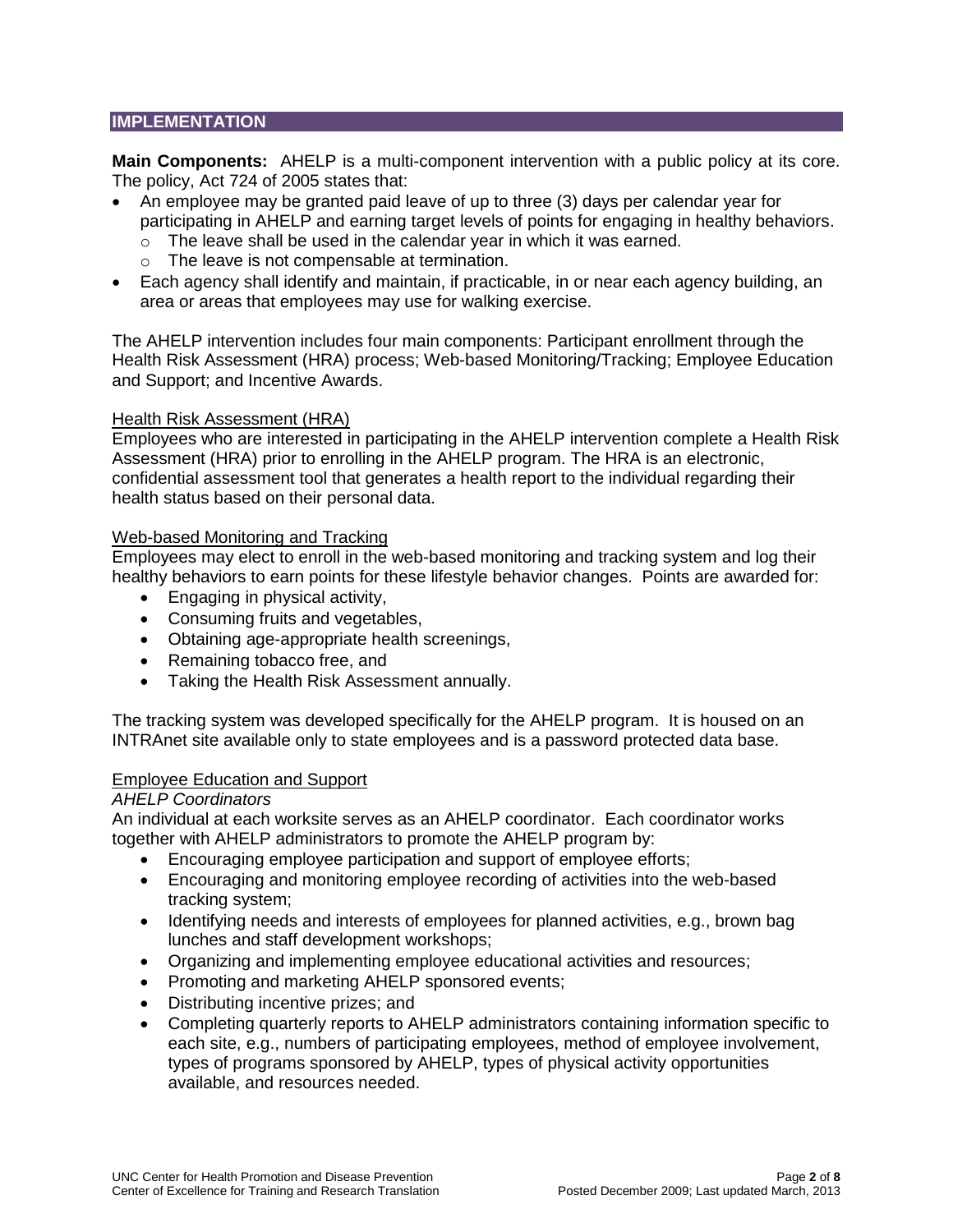## *Education*

The educational programs offered as part of the AHELP program include:

- Nutrition classes/programs,
- Weight management classes/programs,
- Tobacco cessation classes/programs,
- Physical Activity classes/programs, and
- Employee Newsletters with healthy nutrition and physical activity tips.

### *Social Support*

The AHELP program offers multiple activities that foster social support among employees though challenges and group activities. Some examples include:

- *Arkansas Fitness Challenge* Initiative developed through a partnership with Arkansas Blue Cross Blue Shield and Arkansas Department of Health under the umbrella of Healthy Arkansas. The Arkansas Fitness Challenge organized multiple walking groups.
- *Walk Across Arkansas* Statewide physical activity program organized by Arkansas Cooperative Extension to encourage participants to increase the number of steps taken each day in order to promote health

### *Walking Areas*

The implementation of *areas for walking* varies across agencies and physical locations. Several sites have mapped walking paths outside around the building or indoors; few sites have both. Some sites have identified a fitness room within the building. The state drafted rules and waivers to facilitate the use of fitness rooms within state agencies. In some cases, treadmills have been put in place and in other cases walking videos are available in the fitness room. The Arkansas Department of Environmental Quality included a fitness room and a walking path that connects with a larger network of paths and parks when they built their new building.

#### Incentive Awards

Employees may redeem earned points for incentives including: days off from work as approved in Act 724 of 2005; recognition in the employee newsletter; and other prizes including exercise resistance bands, t-shirts, gym bags, pedometers, and passes for lodging at any state park. In order to earn incentives, participating employees must meet the requirements for BOTH total number of points earned AND the timeframe during which they are earned. The necessary points for redemption must have been earned within the 52 weeks prior to the date of requesting/redeeming the points. The web-based tracking system determines if points were earned during the allowable time frame when the employee requests an incentive.

#### **Keys to Success:**

- Site coordinators present at each site to manage recruitment of participants into the AHELP program, promotion of the AHELP program, compliance with employee completion of Health Risk Assessments (HRAs), completion of surveys to evaluate local implementation, and delivering incentives to AHELP program participants.
- Site coordinators who are enthusiastic about the AHELP program.
- State-level champion support from the governor and state representatives to lead the effort toward passage of Act 724 of 2005 to allow incentives to be offered as rewards for participation in the AHELP program.
- Upper management support from the former and current Directors of Health for Arkansas Department of Health (ADH) for the implementation of the AHELP program at county offices.
- Passage of Act 724 of 2005 into state law to provide: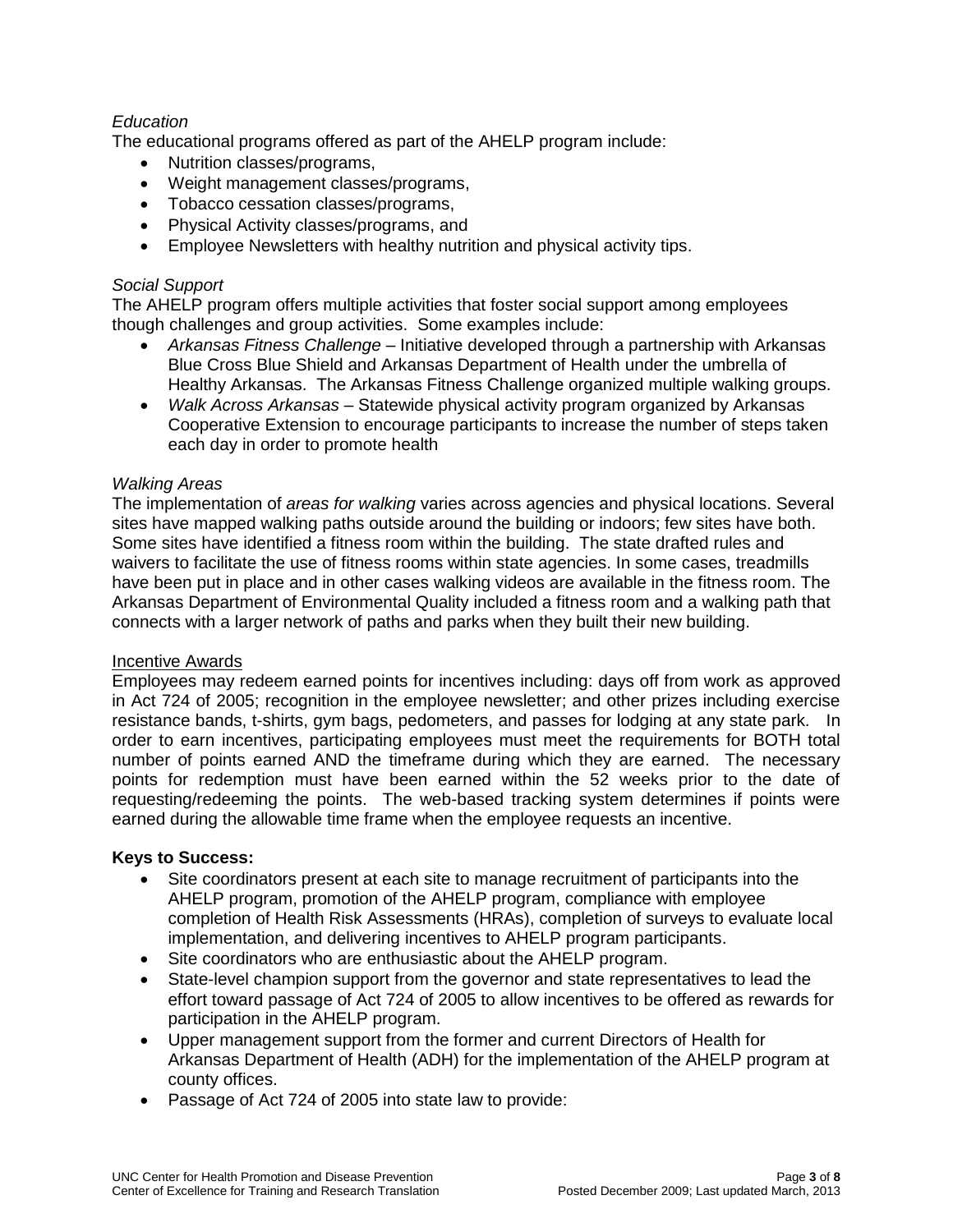- $\circ$  leave as an incentive for state employees who meet specific participation criteria in the AHELP program
- o other incentives for the improvement of health of Arkansas employees
- $\circ$  identification and maintenance of areas to be used for walking exercise at or near each agency building
- Use of the Health Risk Assessments (HRAs) to track participation and progress toward healthier dietary and physical activity behaviors as part of participation the AHELP program.
- Use of web-based daily tracking system to record individual dietary and physical activity behaviors in order to calculate points for redemption of incentives.
- Supervisors that allow their employees to work on a flexible schedule in order to participate in AHELP-related activities.
- Anonymity of HRA responses; HRA completion rates rose significantly once participants were assured that their information was anonymous (from <40% in year 1 to 90% in year 3).
- Orientation of the AHELP program as part of the institutionalized orientation for employees.
- Establishment of a wellness committee to lead implementation of the AHELP program.

## **Barriers to Implementation:**

- Lack of support in some cases of immediate supervisors and administrator of site.
- Competing priorities at work and lack of flexibility in employees' schedules possibly limiting participation in physical activity during the work day.
- Changes in organizational structure, such as merging and demerging of participating agencies.
- Consistency of site coordinator completion and submission of monthly site reports.
- Site coordinator turnover leading to need for multiple regional trainings statewide.
- Lack of funding from governor to continue to implement the program once it goes statewide (significant funding was provided in-kind during the pilot that will not continue once the program is launched statewide).
- Lack of funding for ongoing infrastructure and communication between the electronic system of TRALE to the AHELP system making it difficult to accurately link the participant's HRA to their activities in the AHELP tracking system.

### **RESOURCES REQUIRED**

### **Staff**

- Wellness Committee Members = .016 FTE/member
- Site Coordinators = .025 FTE/site

#### **Materials**

- $\bullet$  HRA initial purchase = \$1.05-4.19/employee/year (depending on # of employees and adaptation needed)
- $\bullet$  HRA data analysis = \$24,900
- Website initial set-up =  $$235,000$
- Social Marketing technical assistance
- Evaluation =  $$10,000$  for the first year evaluation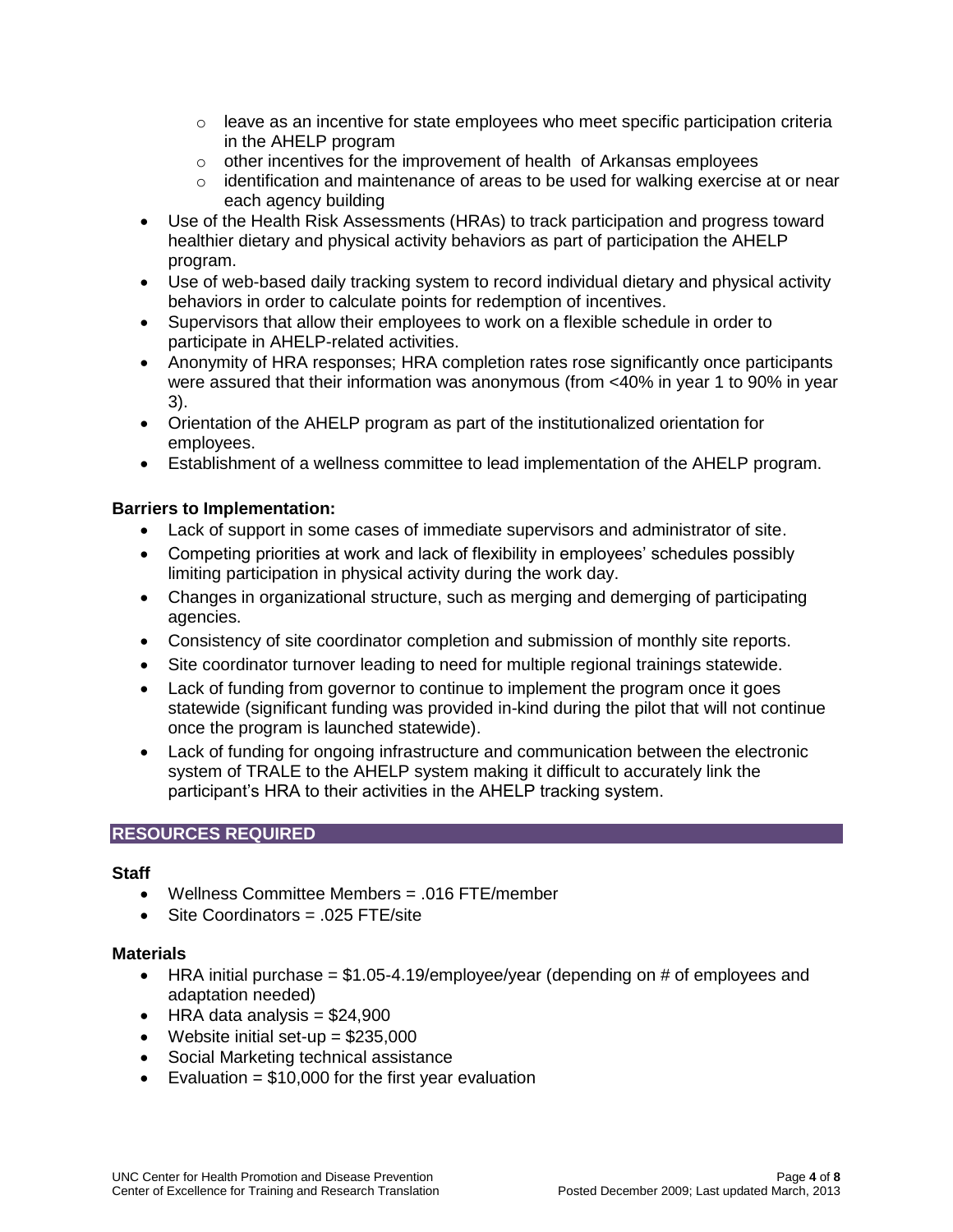• Web-based Tracking system set-up = Internal in-kind funds<sup>1</sup>

### **Incentives**

 $\bullet$  T-shirts, pedometers, stretch bands, water bottle cozies  $=$  \$4,142.90

## **UNDERLYING THEORY/ EVIDENCE**

AHELP is an emerging intervention and evidence in support of effectiveness is not yet available.

### **Strategies Used<sup>2</sup>**

- **[Increasing access to and number of places for physical activity](http://www.centertrt.org/?p=strategy&id=1122)** within worksites. Increasing access to places or facilities for physical activity includes those strategies that seek to (1) increase the number of physical spaces where people can engage in physical activity, or (2) make existing physical spaces for physical activity more accessible. Spaces can include walking or biking trails, fitness centers, community centers, and recreation spaces (e.g., community playground). Specific intervention components designed to increase the accessibility of existing physical spaces include: making sure physical activity facilities are safe, clean, and appealing, and/or extending operation hours to accommodate a variety of daily schedules. This strategy of increasing access is often used in combination with informational and social support strategies, or as part of a community-wide campaign.
- **[Social support for physical activity:](http://www.centertrt.org/?p=strategy&id=1133)** This strategy provides a supportive environment for individuals' attempting to increase and sustain regular physical activity. Social support interventions for physical activity can focus on existing social networks or creating new social networks. Such interventions might aim to increase social support within the family (targeting the family as a whole, the parents, or the spouse/partner), the faith community, the worksite, or other community-based sectors. Techniques regularly used in social support interventions include group-oriented goal setting, problem solving, discussion, and physical activity opportunities or events.
- **[Individual counseling about healthy eating:](http://www.centertrt.org/?p=strategy&id=1139)** Individual (or personal) counseling is an effective strategy for positively changing an individual's healthy eating behaviors. Personal counseling for healthy eating includes one-on-one counseling using techniques such as motivational interviewing or peer education. Personal counseling can be implemented in a variety of formats, including face-to-face, via computer, and over the telephone.

Guided by a CDC expert panel, a Swift Worksite Assessment and Translation (SWAT) review was completed to identify promising practices to promote healthy weight and related favorable health outcomes in small (<300 employees) and medium (300-5000 employees) worksites<sup>3</sup>. The AHELP program includes several of the promising strategies identified by the SWAT

<sup>&</sup>lt;u>ness</u><br><sup>1</sup> Center TRT provides the set-up for the Web-Based Tracking system free-of-charge as a downloadable document on the Center TRT website.<br>2. A full description of the int

A full description of the intervention strategies used can be found on the Center TRT website with references to the sources of evidence to support the strategies.

<sup>&</sup>lt;sup>3</sup> Hersey J, Williams-Piehota P, Sparling PB, Alexander J, Hill MD, Isenberg KB, et al. Promising practices in promotion of healthy weight at small and medium-sized US worksites. Prev Chronic Dis 2008;5(4). [http://www.cdc.gov/pcd/issues/2008/oct/07\\_0172.htm.](http://www.cdc.gov/pcd/issues/2008/oct/07_0172.htm) Accessed 10/05/09.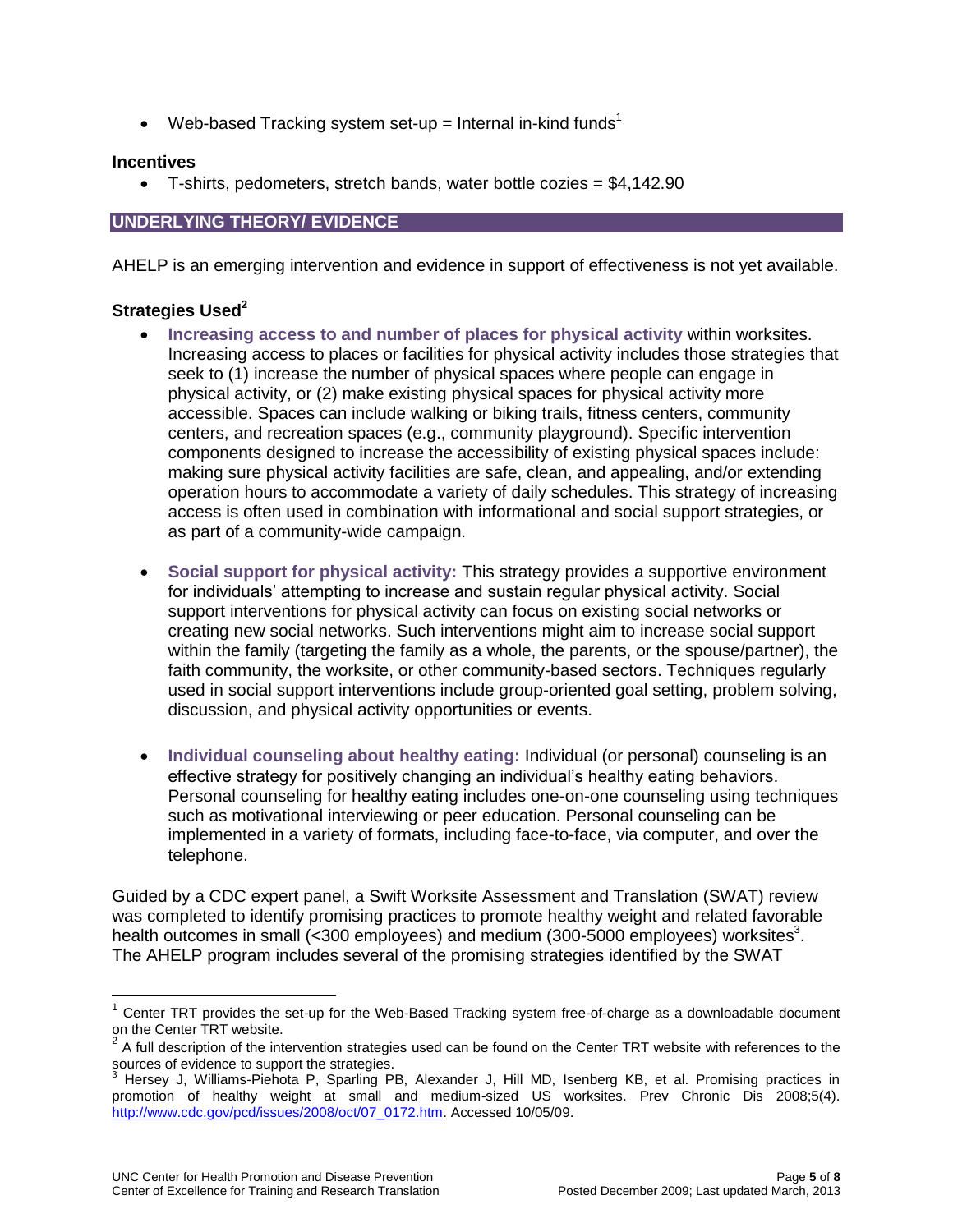review, one for each of three levels of the SE model (individual, environmental, and organizational):

- **Periodic health assessments tied to personal feedback (Individual)**
- **Free access to onsite physical activity facilities (Environmental)**
- **Incentive of paid day of leave to encourage program participation (Organizational)**

## **POTENTIAL PUBLIC HEALTH IMPACT**

The AHELP program was adopted and implemented by 200 county-based offices and two central offices during the pilot phase, with the potential to reach 10,000 state health and human services employees. A full evaluation report of the program pilot is currently being finalized. The findings from the evaluation will be key to assessing the extent to which the program was implemented across worksites. As of November 2012, AHELP has expanded to 30 state agencies and over 500 worksite locations. Once the resources are invested to create the centralized website, it is very feasible to track employee behavior change and the numbers of points earned. Making employees aware of the program and motivating their participation are more difficult and require sustained effort from site level program champions.

**Reach:** The policy that supports the AHELP intervention REACHED 2,531 of 10,000 state employees during the pilot phase. About fifty percent of participating employees were obese.

**Effectiveness:** The evidence of EFFECTIVENESS is emerging for interventions in this category.

**Adoption and Implementation:** The policy supporting the AHELP intervention has been ADOPTED by 30 state agencies and over 500 worksite locations. Significant infrastructure (web-based tracking system and site coordinators) was developed to support IMPLEMENTATION and monitoring during the pilot phase and the tracking system is available for dissemination.

**Maintenance:** The policy supporting AHELP has been in place for seven years and much was learned from the pilot implementation phase. It is likely that this public policy will be MAINTAINED.

## **INTERVENTION MATERIALS**

AHELP materials can be downloaded from the **[Center TRT website](http://www.centertrt.org/?p=intervention&id=1106§ion=12)**

### **Implementation Guidance**

- *AHELP Toolkit* Instruction for implementation of a nine-step process that can be used by employers of all sizes to develop and manage a successful health promotion program
- *AHELP Checklist* Example of recommended tasks for implementation of AHELP program
- *AHELP Administrative Guide*
- *AHELP Director's Packet*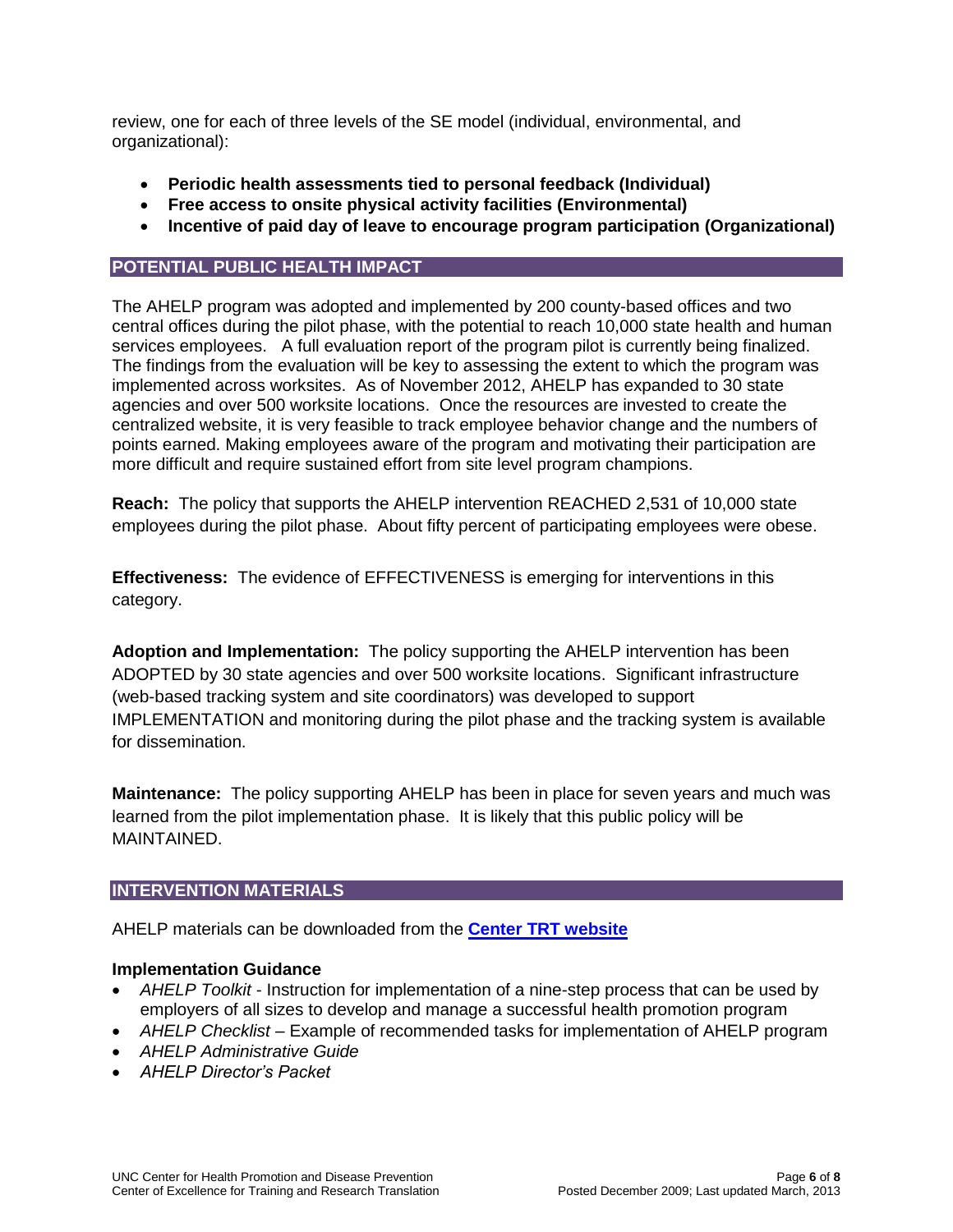## **Policy Enactment**

- *Act 724 of 2005* Legislation enacted to provide leave incentives for the those state employees who participate in the Healthy Employee Lifestyle Program (AHELP) and to provide areas for walking exercise at state agency facilities
- *Section 106 of Act 724* Policy developed to provide detailed description of Act 724 of 2005 in preparation of the statewide implementation of the AHELP program

## **Tracking System**

To implement this intervention, you will need a web-based tracking system for participants to enter their healthy behaviors. Your IT Administrator can create a database for you or you can adapt the system developed by AHELP. If you choose the latter, please refer to the following: *The AHELP application runs on the .NET framework version 2.0. The Microsoft Visual Studio version 2.0 provides the machine interface for writing and testing the application. Intervention developers used the SQL Server 2005 database to store data. The application is designed to work best with Microsoft Internet Explorer 7 or higher.*

- *Web-based Behavior Tracking System* Database used by AHELP participants to enter healthy behaviors and total points earned are calculated
- *AHELP Database components*  List and brief description provided
- *AHELP Website Instructions* Directions provided for AHELP participants to be able to record healthy behaviors in the Web-based Tracking System and redeem total points earned for prizes and days off
- *Administrative Guide* Directions provided for the Agency Information Technology (IT) Administrator to set up and maintain the AHELP Web-based Behavior Tracking System

### **Marketing**

- AHELP Brochure Marketing tool used to recruit employees to participate in the AHELP program
- *AHELP Poster -* Marketing tool used to recruit employees to participate in the AHELP program
- *AHELP Promotional Flyer*

### **Workplace Guidelines**

- *Vending Machine Guidelines* **–** Guidelines for reading labels to enable employees to make healthy snack choices from vending machines
- *Guidelines for Food and Beverages at Meetings and Catered Events -* Guidelines for selecting foods and beverages for breaks or meals at meetings, conferences, and other work-related events

## **ADDITIONAL INFORMATION**

### **Websites:**

<https://www.ahelp.arkansas.gov/>

[http://www.healthy.arkansas.gov/programsServices/chronicDisease/Pages/WorksiteWellness.as](http://www.healthy.arkansas.gov/programsServices/chronicDisease/Pages/WorksiteWellness.aspx) [px](http://www.healthy.arkansas.gov/programsServices/chronicDisease/Pages/WorksiteWellness.aspx)

**Training/Technical Assistance:** Program contacts are available to provide technical assistance to those interested in implementing/adapting AHELP and are listed below.